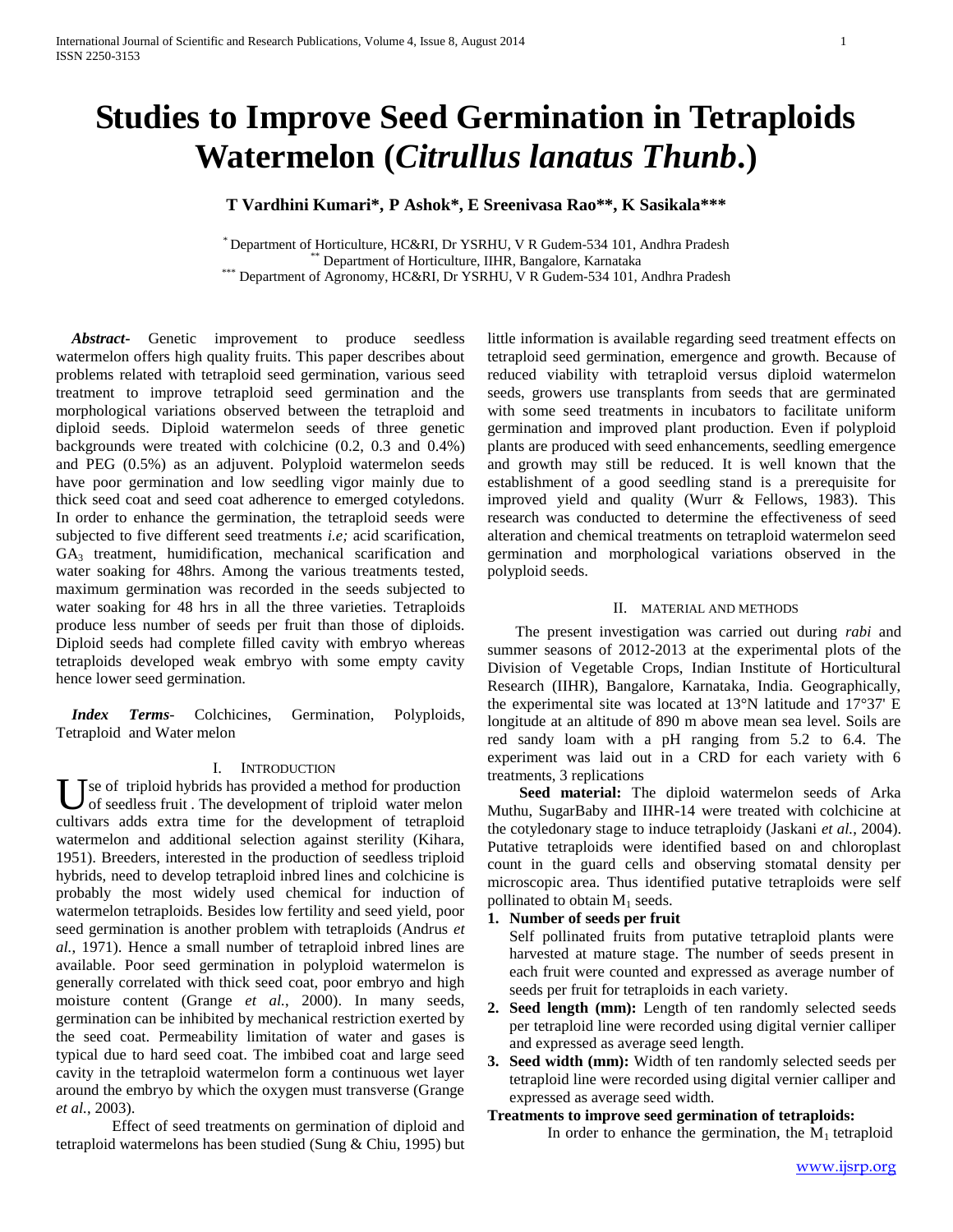seeds were subjected to five different seed treatments *i.e.* acid scarification,  $GA_3$  treatment, humidification, mechanical scarification and water soaking. The experiment was laid out in completely randomized design for each variety with 6 treatments, 3 replications and 5 seeds per replication. The number of seeds per replication was limited to 5 as the seed yield per fruit in tetraploids was low and scarce. The treatment details were as follows:

**a. Acid Scarification**: Tetraploid seeds were soaked in HCl solution (35 per cent) for 3 minutes. Later the seeds were washed thoroughly under running water to remove the residue of the acid from the seed surface. Later those seeds were kept for germination.

**b.**  $GA_3$  **treatment:** Tetraploid seeds were subjected to  $GA_3$ treatment by soaking the seeds in  $GA_3$  solution (100ppm) for 48 hrs. Later the seeds were washed thoroughly and kept for germination**.**

**c. Mechanical Scarification:** Seeds were subjected to mechanical treatment by rubbing the seeds on a rough surface and later those seeds were kept for germination.

**d. Humidification:** Seeds were subjected to water vapour treatment in an enclosed chamber. Humidification helps in activation of the enzymes and increases the vigour of the seedling.

**e. Water Soaking:** Seeds were kept for soaking in distilled water for 48 hrs. Later they were washed and kept for germination.

All the treated seeds were placed on germination papers and kept in a germination chamber at  $20/30^{\circ}$ C (day and night) and 90 per cent humidity. Germination percentage was recorded on 3rd day of sowing.

#### III. RESULTS AND DISCUSSION

#### **Number of seeds per fruit**

Seed yield of tetraploid lines in the early generation was often only 50-100 seeds per fruit compared to 200-800 in diploids (Jaskani *et al*., 2005). Even in the current investigation there was a significant difference between tetraploids and diploids in all the three varieties and the seed yield in tetraploids was less than the diploids (Table 1). Among the tetraploids of three varieties, maximum number of seeds were recorded in the variety Sugar Baby (131.54), followed by Arka Muthu (94.31) and IIHR-14 (51.00). Schwanitz *et al* (1951) suggested that physiological factors were also responsible for the meager fruit set and seed setting in teraploids. He observed that as a result of polyploidy, the number of ovules per ovary was considerably reduced in some plants and this was correlated with low seed set.

#### **Seed length**

Significant difference was observed between the tetraploid and diploid seed length in all the varieties studied (Table 2). Tetraploids had a coarse appearance with increased seed length. Among the tetraploids of three varieties, maximum seed length was observed in the variety Arka Muthu (11.91mm), followed by IIHR-14 (9.10mm) and Sugar Baby (7.57mm) and diploid seed length of variety Arka Muthu (6.21mm), IIHR-14 (6.20mm) and Sugar Baby (5.64mm). Hence, it was concluded that there is a consistent significant difference between the diploids and tetraploids with respect to seed length among three

varieties. Hence it can be used as a diagnostic trait for tetraploidy. Further, Kihara and Nishiyama (1951) also observed that the seeds of diploids were oblong whereas the tetraploids were varied from oblong to round. Diploid seeds were completely filled but tetraploids showed cavity at the chalazal end of the seed. Similar observations were made in the current study (Plate 1).

## **Seed width**

Significant difference was observed between the tetraploid and diploid seed width in all the varieties studied (Table 3). Tetraploid seeds were wider compared to diploids, and among the tetraploids of three varieties, Arka Muthu seeds had maximum seed width (6.81mm) followed by IIHR-14 (5.61mm) and Sugar Baby (4.58mm). Jaskani *et al.*(2005) also reported that bigger seed size was related to higher ploidy level in watermelon. Hence, it was concluded that there was a consistent significant difference between the diploids and tetraploids with respect to seed width among three varieties. Hence it can be used as a diagnostic trait for tetraploidy.

#### **Treatments to improve seed germination of tetraploids:**

In order to enhance the germination, the tetraploid seeds of the three genetic backgrounds were subjected to five different seed treatments *i.e*; acid scarification, GA<sub>3</sub> treatment, humidification, mechanical scarification and water soaking for 48 hrs. Among the various treatments tested, maximum germination was recorded in the seeds subjected to water soaking for 48 hrs in all the three varieties (Table 4). Highest germination was observed in the tetraploids of the variety Arka Muthu (93.30per cent) followed by Sugar Baby (73.30per cent). The tetraploids of IIHR-14 recorded a lower percentage of seed germination (33.30per cent). The percentage of germination was found to be higher in control when compared to the acid scarification and  $GA_3$  treatment. This may be due to the higher concentration of HCl (35per cent) which was used for treating the seeds. Mechanical treatment in the Cv. Arka Muthu and Sugar Baby was found to be on par with the control and the germination percentage was less when compared to the priming treatment. Poor germination of the seeds which are subjected to mechanical scarification may be due to the embryo injury which was caused at the time of the treatment.

#### IV. CONCLUSION

The investigation conclusively proved that among the various treatments tested, maximum germination was recorded in the seeds subjected to water soaking for 48 hrs in all the three varieties and highest germination was observed in the variety Arka Muthu (93.30per cent) followed by Sugar Baby (73.30per cent) and IIHR-14 (33.30 per cent).

#### **REFERENCES**

- [1[\] Andrus](http://link.springer.com/search?facet-author=%22LiangYan+He%22) L, [Ding](http://link.springer.com/search?facet-author=%22Zhishan+Ding%22) Z, [Jiang](http://link.springer.com/search?facet-author=%22Fusheng+Jiang%22) F[, Jin](http://link.springer.com/search?facet-author=%22Bo+Jin%22) B[, Ding](http://link.springer.com/search?facet-author=%22Xinghong+Ding%22) X[, Sun](http://link.springer.com/search?facet-author=%22Jinyue+Sun%22) J an[d Guiyuan L.](http://link.springer.com/search?facet-author=%22Guiyuan+Lv%22)1971. Induction and identification of hexadecaploid of *Pinellia ternate.* Journal [Euphytica](http://link.springer.com/journal/10681)*.* [186 \(2 \) : 479-488.](http://link.springer.com/journal/10681/186/2/page/1)
- [2] Grange S, Leskovar D I, Pike L M and Cobb B G. 2000. Excess moisture and seed coat alteration influence germination of triploid watermelon. Hort Science. 35: 1355-1356.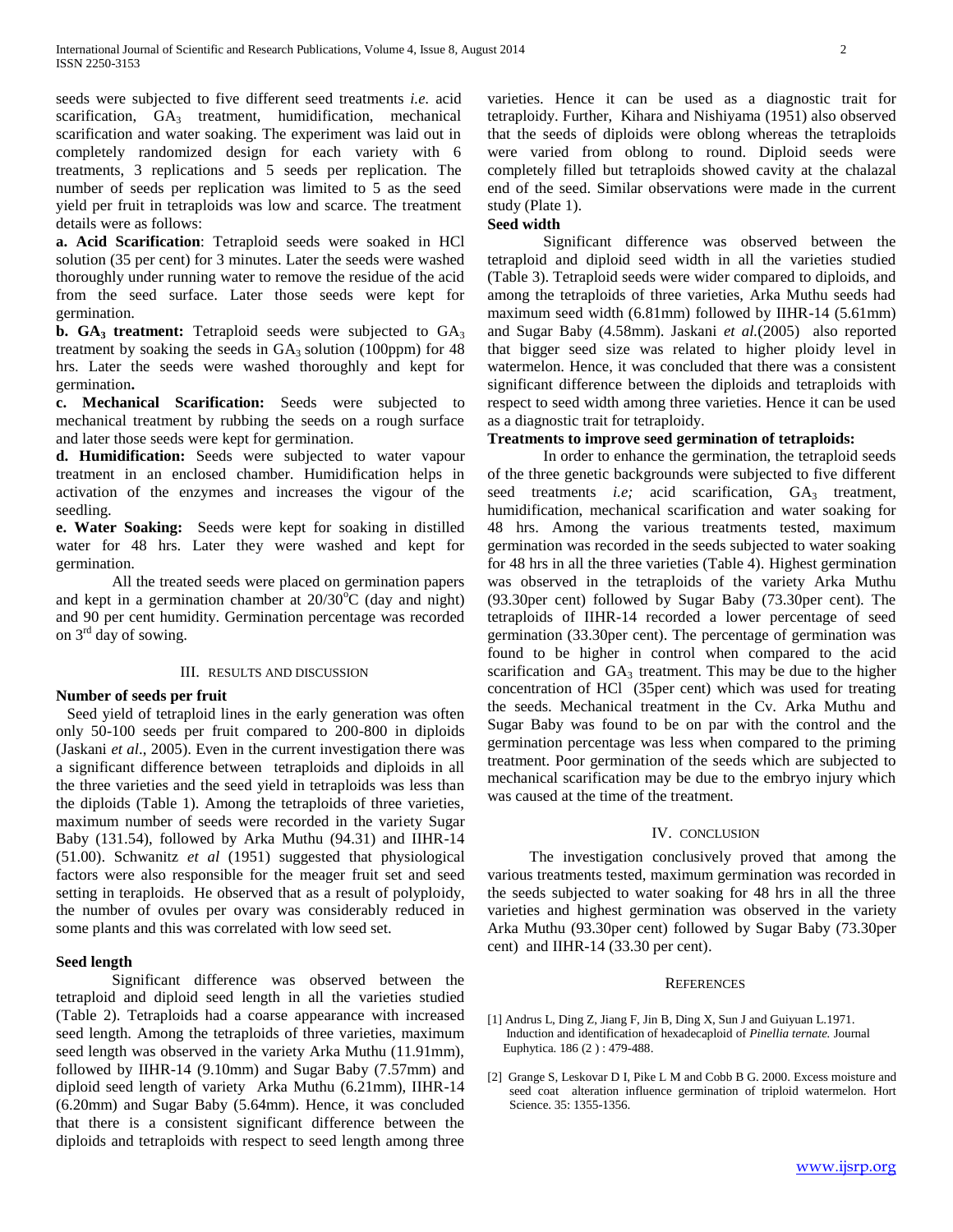- [3] Grange S, Leskovar D I, Pike L M and Cobb B G. 2003. Seed coat structure and oxygen enhanced environments affect germination of triploid watermelon. J. Amer. Soc. Hort. Sci., 128: 253-259.
- [4] Jaskani M J, Kwon S W, Koh G C, Huh Y C and Koh B R. 2004. Induction and characterization of tetraploid watermelon. Journal of Korean Society of Horticultural Sciences. 45: 60-65.
- [5] Jaskani M J and Khan I A 2006. Characterization of interploid hybrids of watermelon. Proceedings of International Society of Horticulture. 1: 165- 166.
- [6] Jaskani M J, Sung W, Kwon A and Dae H. 2005. Flow cytometry of DNA content of colchicine treated watermelon as a ploidy screening method. Pakistan Journal of Botanicals. 37(3):685-696.
- [7] Kihara H and Nishiyama A.1951. Triploid watermelons. Proceedings of American Society Horticulture Sciences. 58: 217-230.
- [8] Sung J M and Chiu K Y 1995. Hydration effect on seedling emergence strength of watermelon seeds differing in ploidy. Plant Sci., 110: 21-26.
- [9] Schwanitz M, Morpurgo R, Dolezel J and Afza R. 1951. Induction and verification of auto tetraploids in diploid banana *(Musa acuminata)* by in vitro techniques. Euphytica. 88: 25-34.

[10] Wurr D and Fellows J.1983. The effect of the time of seedling emergence of crisp lettuce on the time of maturity and head weight at maturity. J. Horticultural Sciences. 58: 561-566.

#### **AUTHORS**

**First Author** – Vardhini Kumari T, Horticultural College & Research Institute, Dr YSRHU, V R Gudem , Andhra Pradesh, India.

**Second Author** – Ashok P, Horticultural College & Research Institute, Dr YSRHU, V R Gudem , Andhra Pradesh, India. e-mail address: hortashok@gmail.com

**Third Author** – Sreenivasa Rao E, Department of Horticulture, IIHR, Bangalore, Karnataka

**Fourth Author** - Sasikala K, Horticultural College & Research Institute, Dr YSRHU, V R Gudem , Andhra Pradesh, India.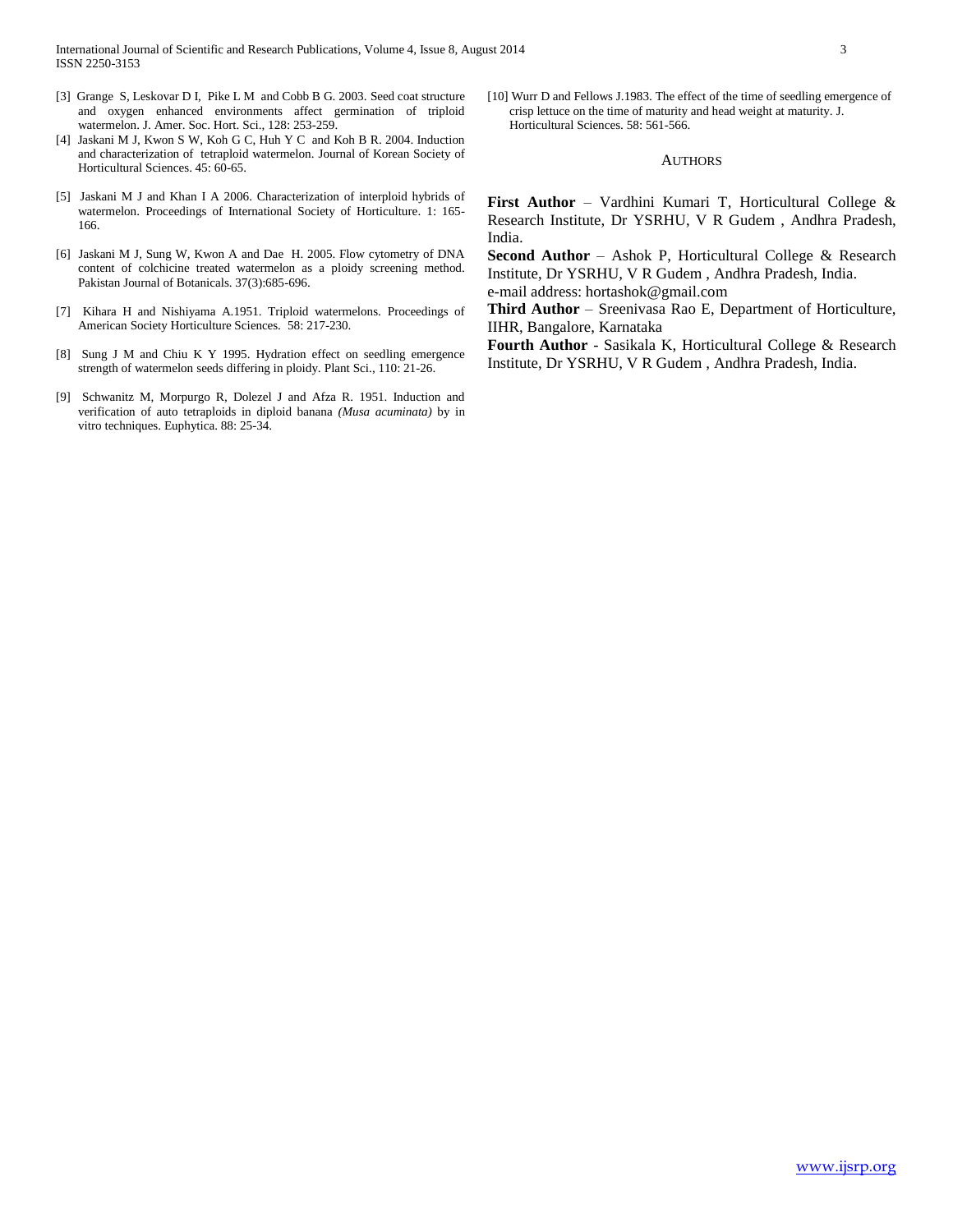| Ploidy        | Arka Muthu | <b>Sugar Baby</b> | $IIHR-14$ |
|---------------|------------|-------------------|-----------|
| Tetraploid    | 94.31      | 131.54            | 51.00     |
| Mixoploid     | 65.80      | 85.33             | 66.00     |
| Diploid       | 315.00     | 261.60            | 156.62    |
| $S.E(m)$ ±    | 24.90      | 33.70             | 18.20     |
| $CD (P=0.05)$ | 74.70      | 101.20            | 54.70     |

Table 1: Variation in number of seeds per fruit among tetraploid, mixoploid and diploid lines of watermelon varieties

Table 2: Variation in seed length (mm) among polyploid  $M_1$  lines of watermelon varieties

| Ploidy        | Arka Muthu | <b>Sugar Baby</b> | $IIHR-14$ |
|---------------|------------|-------------------|-----------|
| Tetraploids   | 11.91      | 7.57              | 9.10      |
| Mixoploids    | 11.60      | 7.12              | 9.10      |
| Diploids      | 6.21       | 5.64              | 6.20      |
| $S.E(m)$ ±    | 0.5        | 0.05              | 0.05      |
| $CD (P=0.05)$ | 1.5        | 0.17              | 0.15      |

Table 3: Variation in seed width (mm) among polyploid  $M_1$  lines of watermelon varieties

| Ploidy          | Arka Muthu | Sugar Baby | $IIHR-14$ |
|-----------------|------------|------------|-----------|
| Tetraploids     | 6.81       | 4.58       | 5.61      |
| Mixoploids      | 6.48       | 4.56       | 5.23      |
| <b>Diploids</b> | 2.52       | 2.90       | 2.21      |
| $S.E(m)$ ±      | 0.33       | 0.07       | 0.05      |
| $CD(P=0.01)$    | 1.00       | 0.23       | 0.16      |